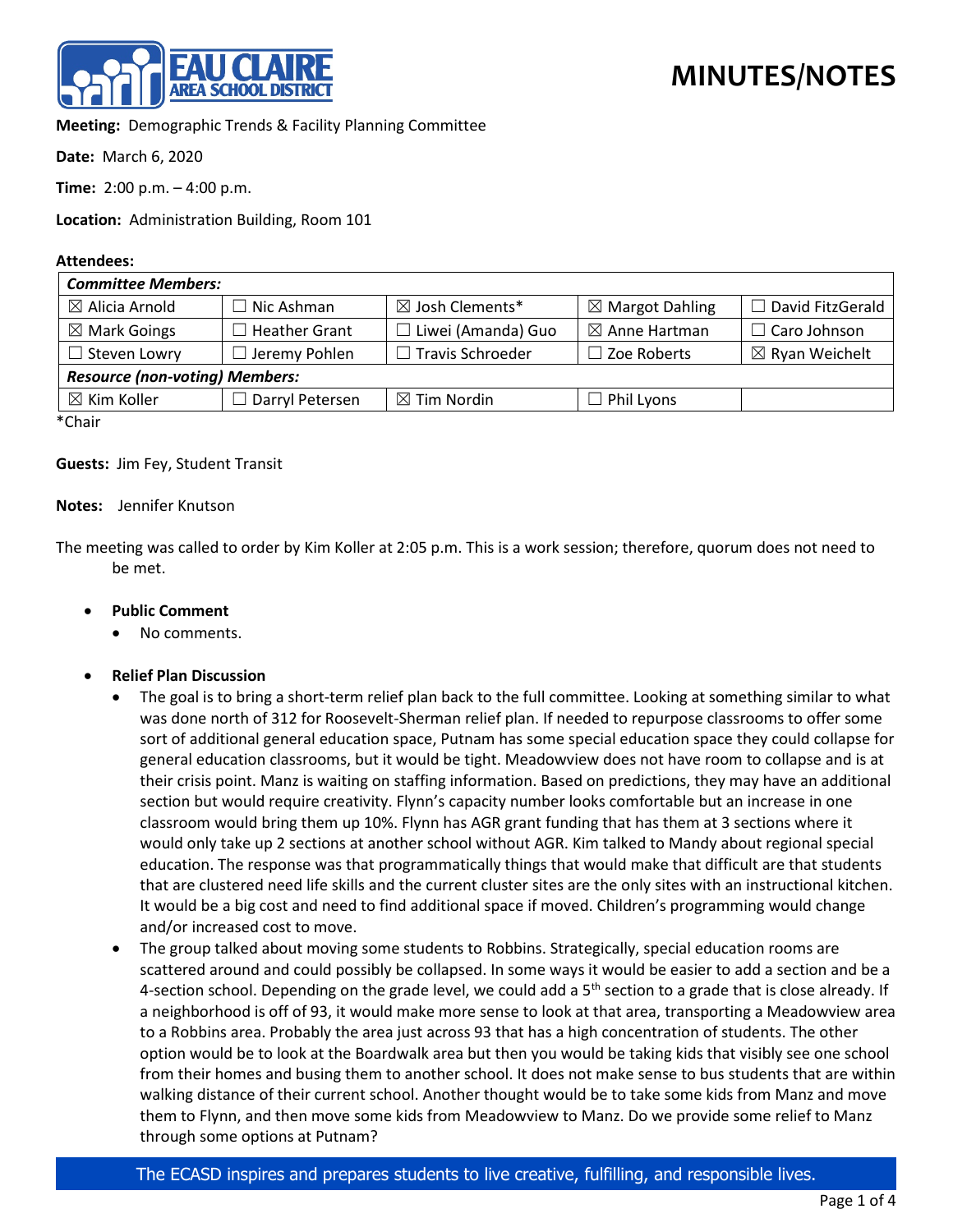- What is the number of students we are looking to move out of Meadowview? If we moved, 47 students that drops them 10% and that would be comfortable. They are currently at 474. If we have a way to mark the different grade levels, we could focus on Kindergarten, grade 2, and/or grade 3.
- Before we get too far, when Cleghorn closed, Robbins picked up Cleghorn and some kids were sent to Flynn. This dropped the free and reduced at Robbins. That was the same time Flynn was opening, that section was right across from Memorial. If we are trying to balance socio-economic demographics. We are needing a temporary plan. Do we have time to look into the free and reduced demographics? When we are talking about moving and shifting all of these kids, we need parents to buy into the move, so that they will make the choice. Prior to Flynn being built, the Blakely Ave/Scheels area used to be Robbins and may be closer to Robbins than Manz. As a temporary piece, we could move them for two or three years to free things up at Manz. The premise is that this is voluntary so we would ask kindergarten and new families. When we are talking temporary, we commit until the student moves into middle school.
- Some members like Jim's thought about some kids being in between enough to switch from Meadowview to Manz. Introducing to families that they are equal distance apart may get them to volunteer. This may also balance the free and reduced numbers. Primarily, Blakely is duplexes and rentals, which means opportunity to grab new families rather than a home that is purchased. Perhaps the turnover in that neighbor could be higher than single family homes. We may have more opportunities to say this is your option. We could work our way over to Fairfax, beginning with the east and expanding if we need to. If we do that, we will need to still move some kids from Meadowview to Manz, Cottonwood, Dogwood neighborhoods, etc. It may easier to take a little bigger geographic area and still not be an extra-long bus ride.
- If Putnam kids moved to Manz, it would change their middle school which may be an incentive. What is the walking limit? For elementary, it is 1 mile. Rudolph is hazardous and is the cut off. What percentage of families accepted to go to Sherman? It was a small number, around 12 families or 25%. If we are shooting for 40 kids, we need to shoot for 120. Are there situations where parents will say it is a lot easier to put my kids on the bus rather than driving them or having them walk? There might be some families that volunteer. Part of this is to be as accommodating to families as possible. Is it possible to cast a tiered net? One of the really tricky pieces with this is that this often takes multiple conversations and contacts with the families. Could the families know ahead of time that the net could go larger if needed. From the information we had last time, many schools need relief, but our number one priority is Meadowview students. Trying to move some of the Meadowview out as Meadowview lost another room in the interim due to an individual education need.
- May be able to sell a guaranteed bus ride to Manz versus a space-permitting ride to Meadowview. It can't hurt to ask people. What we are trying to do is help the students and families with their logistics. Does it make more sense to use the big roads? Yes; west of Hwy 93 and north of Golf Rd to State St. It is definitely easier to explain to families too. This is not a permanent solution. What we are trying to do is offer people choices that may work for their families and could temporarily resolve the situation to help principals and schools. A relief plan will need to stay for 2 or 3 years. How high of a percentage are we willing to push to Robbins? If we offer for 3 years to a family, it is a 9-year commitment for the family. In 8 or 9 years, we are already aware that Robbins is going to be getting a lot more houses. This makes more sense to use the rental area as a flex area.
- Given the shifts, we could pitch Meadowview to Manz and Manz to Robbins. It may be cleaner. A committee member suggested to leave the Putnam variable alone and just focus on Meadowview to Manz and Manz to Robbins.
- If my Kindergarten would get the option to Robbins, would my 1 year old get the Robbins option? Yes; concurrent enrollment with older sibling. The youngest child can follow until the oldest child moves to middle school.
- This could potentially increase free and reduced at Robbins and decrease it at Manz.
- From Hwy 93 west of Fairfax and from Clairemont Ave south to Golf Rd could be a choice area where families could opt into Robbins whether they are Manz or Meadowview. Also think about Arthur Street. Current Meadowview boundary south to cummings could be choice for Manz. Manz go to Robbins and Meadowview go to Manz. Could we offer both? No; that would be hard for Student Transit and would incur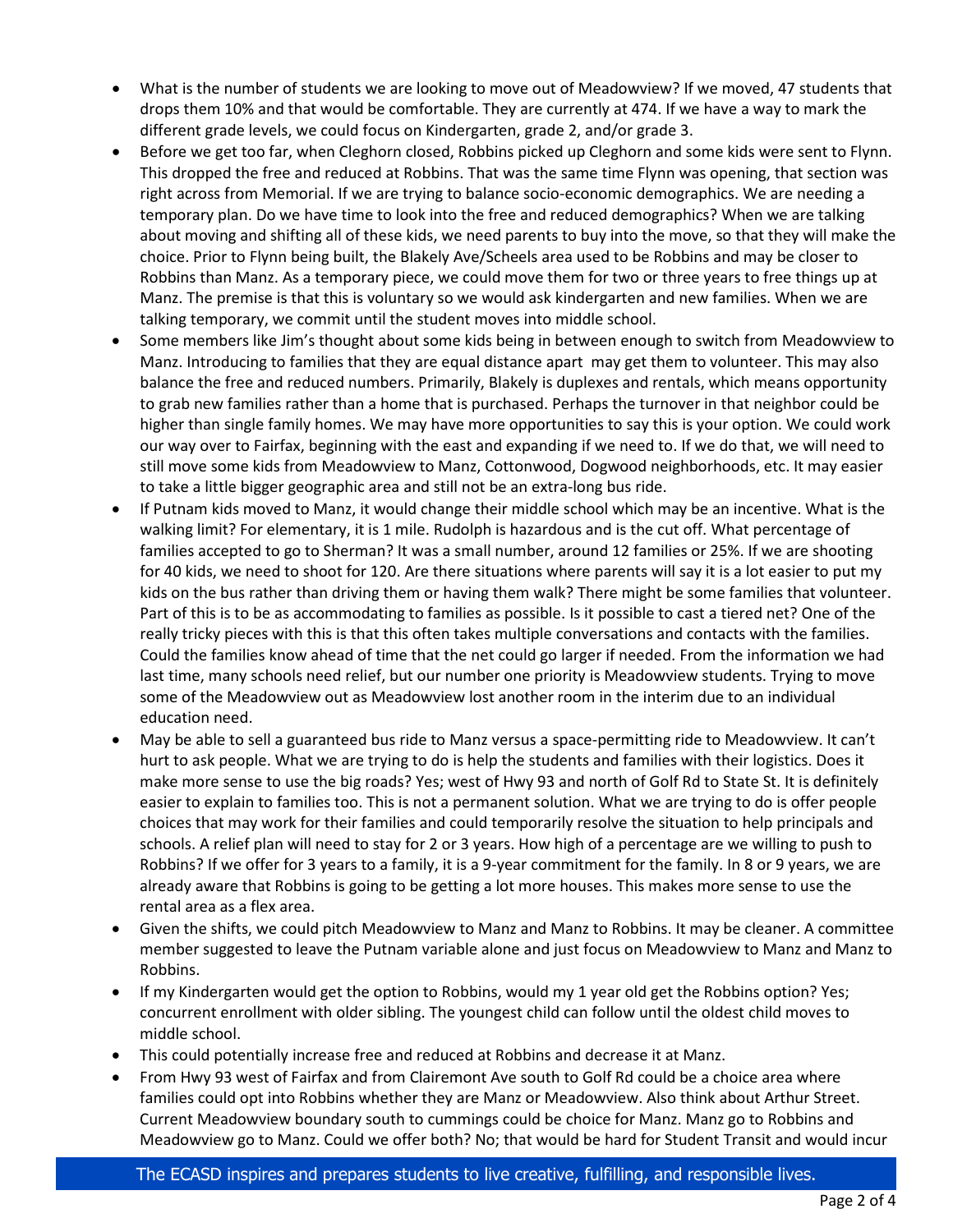an expense. What makes sense from a transportation aspect? Remember that start times for school would change. Would we take both sides of Fairfax or everything to the east? Student Transit all Fairfax stay.

- Are we starting with new families and kindergarteners or are we offering only to current families to give them a choice? What we have done in the past is to offer those new to neighborhood or school, but we could offer to all or any. We could expand with a tiered approach. We could have a system that could take care of that. Alternate school requests are only currently offered for four reasons, but we could add live in the choice area and we could look back at the alternate school requests that were declined and could now be able to approve it. East of Fairfax, West of 93, South of Clairemont to Arthur Street. North side of Golf Rd to Manz boundary, from 93 to East, Fairfax, west to cummings. Both sides of cummings would go to Putnam. The third tier would be south of Arthur to golf road west of 93 to Fairfax if needed. Will offer new and kindergarten and then alternate school request choice. Should be cost neutral for transportation.
- Robbins could accept 60 kids and still be under 90%. Would be curious, if Robbins becomes larger than Northstar, consider additional administrative and counselor support (salaries and benefits for personnel?) or introduce busing back to Montessori where it would cost less than administrative salaries. Do we have a backup plan? Mobile classrooms? Hopefully on the 19<sup>th</sup> there will be some sort of vote to accept and will then need to go to the Board. Would be beneficial to give the Board another option if crisis has not been solved. What if we present the option and the Board says that that is not an option we are interested in pursuing? Plan B would be mobile classrooms? We don't have time to start over. Mobile classrooms are considered exclusionary and no longer acceptable but necessary if no other option. Need something else to present to the Board. Mobile classrooms would cost more. The fastest would be to take south of interstate kids up the bypass to Northwoods. It is all voluntary at this point and would be a tougher sell than changing a few boundaries.
- As a board member, what would you want to see? Would like to see the options we considered. Are we going to hear it one time and then have some discussion? Perhaps hear it at the first April meeting and make a decision at second April meeting. Would like Demo & Trends to be prepared to answer what the plan is if Robbins becomes larger than Northstar. If we add 60 kids and they are larger now, but we may look at Robbins' growth 5 years out and Robbins may be there anyways. We would just add the staff two years earlier. If option B is to add mobile classrooms, maybe that has been an option in a lot of places. What if it becomes permanent? Could compare costs between staff and mobile classrooms. Cost, stigma, time on bus, etc. given the other things we thought and excluded, this is our recommendation. Would want to see at least those two options and a recommendation that Demo & Trends really supports but also another option if the Board does not accept the main option. The mobile classrooms would need to have accessibility to be offered to all students. Would it be more helpful to have a solution for September? We really need to start calling people May 1. In terms of adding additional staffing, do the socioeconomics of the school matter? Does Robbins have less of a need for additional student support? One principal could have many teachers. Robbins has the most staff, so the principal has more people to evaluate and grow. Counseling and behavioral needs would be something to consider too. Our secondary schools have TOSAs. Schools report out dollars per student per year. Grant funded schools aside, if you pull out district funding, how many dollars per child is spent on teachers or equipment to focus on equitable spending? Furthering the thought, we should look at Robbins with more free and reduced and the other two schools would have less. Would some of those dollars get shifted for those needs? You also have to include the children that live in the neighborhood that attend private school. Those children still count. Raw number wise if we take all the grant stuff out, what is the capacity of our buildings? Are we running into problems? How much grant money are we getting? Does that justify building a new school?
- Do we need money for other support stuff? As part of the reasoning, give a choice; we can't come up with X amount of dollars for a support person, but staff at Robbins would be overworked or having additional student would overcrowd the school. Need a plan for when Robbins is larger than Northstar. Come to the Board, recognize that this is going to push Robbins bigger, here is our suggestion. Board would like an estimate as to what the cost is of the options. At the same time, if the mobile classrooms are our plan B what is the cost? As part of option 1, in 5 years Robbins is going to be at this point anyways and may need to